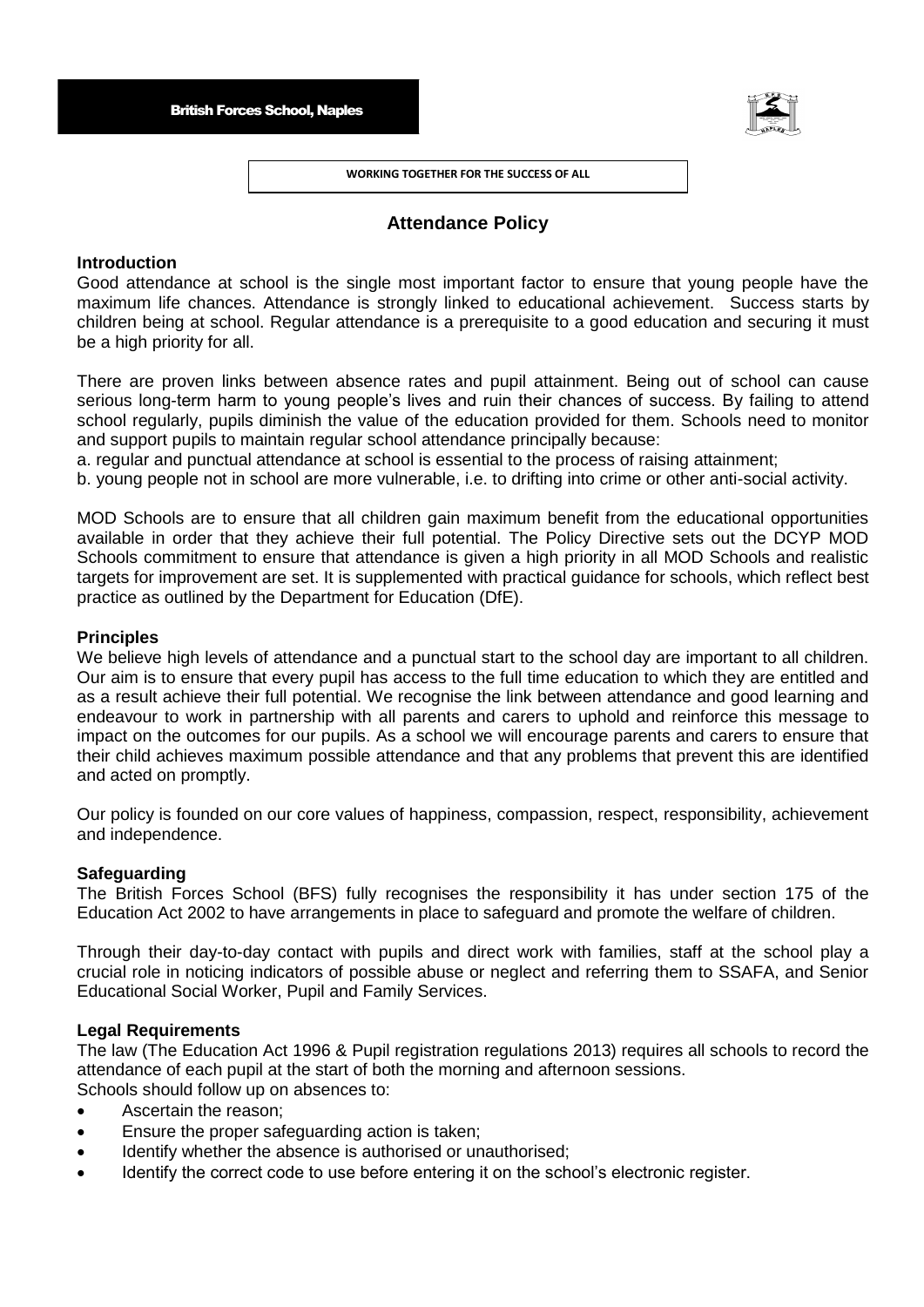The Government expects: Parents/carers to perform their legal duty by ensuring their children attend school regularly and arrive to school on time.

- Schools and local authorities to:
	- Promote good attendance and reduce absence, including persistent absence;
	- Ensure every pupil has access to full-time education to which they are entitled;
	- Act early to address patterns of absence.

Our Home-school agreement informs parents/carers that we expect them to:

- Ensure regular school attendance and be aware of their legal responsibilities;
- Ensure that their child arrives at school punctually and prepared for the school day;
- Ensure that they contact the school daily of any absence;
- Notify school immediately of any changes to emergency contact details.

As a school we will:

- Provide a welcome atmosphere; Provide a safe learning environment;
- Keep regular and accurate records of attendance and punctuality; monitor individual child's attendance and punctuality;
- Contact parents when a child fails to attend and where no message has been received to explain the absence;
- Encourage good attendance and punctuality;
- Inform parents of their child's attendance and punctuality on the annual pupil report and when an absence request is submitted;
- Ensure that this policy and the schools' procedures for absence requests are published and accessible on our school website.

# **Registers, Punctuality and Lateness**

Punctuality to school is crucial. Lateness into school causes disruption to that individual's learning and to that of the other pupils in the class. It is paramount therefore that all pupils arrive at school on time.

Parents should refer to the school Parent Information Booklet which they will be given on admission, and is also available on the website, for full details regarding school timings for different phases.

# **Foundation Stage 1**

All Foundation Stage 1 children should arrive at school promptly for the start of their allocated three hour session (08:45 – 11:45 with parents and children welcome for 'stay and play' from 08:30). The register will be open between 8:45 – 08:55. If a child arrives after 08:55 and before 09:15 they will be marked late in the register and receive an **L** code in the register.

# **Foundation Stage 2, Key Stage 1 and Key Stage 2**

All children should arrive at school between 8:15 and 8:25 and go straight to their classrooms on arrival. **Registration will close at 08:35***.* Any child arriving after 08:35 and before 08:55 will be marked as late in the register and receive an **L** code in the register. The afternoon registration period is 13:00 – 13:05 (winter hours only). Any child arriving after 13:05 and before 13:30 will be marked as late in the register and receive an **L** code in the register.

If a child arrives at school after the close of registration they should be escorted by their parent to the school office and sign in to the late book stating the reason for the lateness and the time. If a child is more than half an hour later than the opening time for registration then they will receive a **U** code in the register. The school office and will record the appropriate code in the register. A **U** code equates to an unauthorised absence for that session and will count towards their annual attendance which will be reported on the child's annual school report.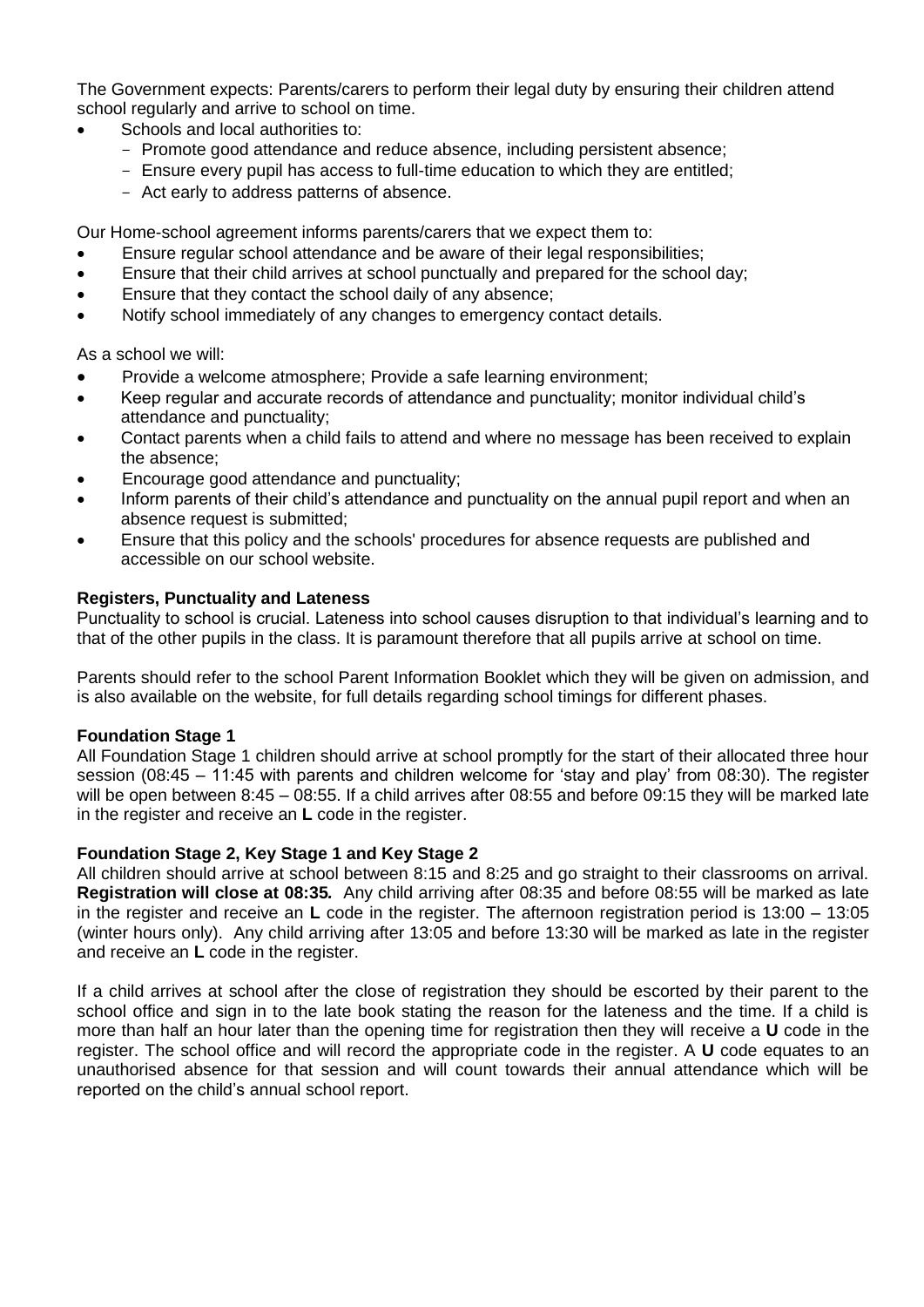## **Persistent Lateness**

The school follows a three step system for children who are persistently late:

Step 1 - When a child is considered to be persistently late (this is at the discretion of their class teacher, the AHT and/or the Headteacher)) then the school will arrange a meeting with the parents/carers to try to resolve the child's persistent lateness and the school's concerns.

Step 2 - If a child continues to be persistently late the school will send a letter to the parents/carers requesting a meeting to discuss the matter and see if there are any ways in which the school can help. Step 3 - In the event that the child's punctuality still does not improve then the school will refer the matter

to the MOD Schools Senior Education Social Worker.

#### **Other Reasons for Absence**

From time to time children need to be absent from school for other reasons such as medical appointments. Such absences usually only take up part of a day. School should be informed of such absences in writing in advance and children should be brought in to school for morning registration and back to school straight after the appointment. Every effort should be made to arrange medical appointments outside school hours where possible. If it is necessary for a child to be out of school for this reason the child should be returned to school directly after the appointment.

If a parent informs school that their child has a medical appointment first thing in the morning i.e. between 08:15 – 08:35 then the appropriate code (M) will be recorded in the register to indicate this. If a child attends a medical or dental appointment and returns before 13:05 the register entry will be amended to reflect that they attended the second session of the school day. Similarly, if a child leaves school to attend a medical/dental appointment before the start of the second session and does not return by 13:05 they will be marked as absent with an M for the second session.

Unauthorised absences are those which the school does not consider reasonable and for which no "leave" has been given. This type of absence can lead to the school informing the chain of command of concerns; if a child fails to attend school regularly, without lawful excuse, the parent will be guilty of an offence and may face disciplinary action.

#### **Authorised Absences**

Every half-day absence from school has to be classified by the school (not by the parents), as either **authorised** or **unauthorised.** This is why information about the cause of any absence is always required.

Parents/carers should notify the school before 08:35 on the first school day of his/her child's absence from school. If any child is absent and the school has not been notified, the School Office staff will call the family. In the event that contact could not be made, the Office staff will record this on the register. If there are any child welfare / safety concerns then the matter may be referred to the Unit Welfare team and/or Social Services. Examples of authorised absences are:

- **•** Illness; Religious observance by the religious body to which the child's family belongs;
	- Absences allowed by the school. These would usually include:
		- medical appointments;
		- exclusions;
		- extreme family emergencies/occasions such as bereavement.

# **Holidays During Term Time**

In April 2013 the government issued amendments to 'The Education (Pupil Registration) (England) Regulations 2006. These amendments came into force on 1 September 2013. The amendments make it clear that head teachers may not grant any leave of absence during term time unless there are 'exceptional circumstances'. Therefore our school will only authorise holidays in line with these regulations. Exceptional circumstance will only be agreed very rarely.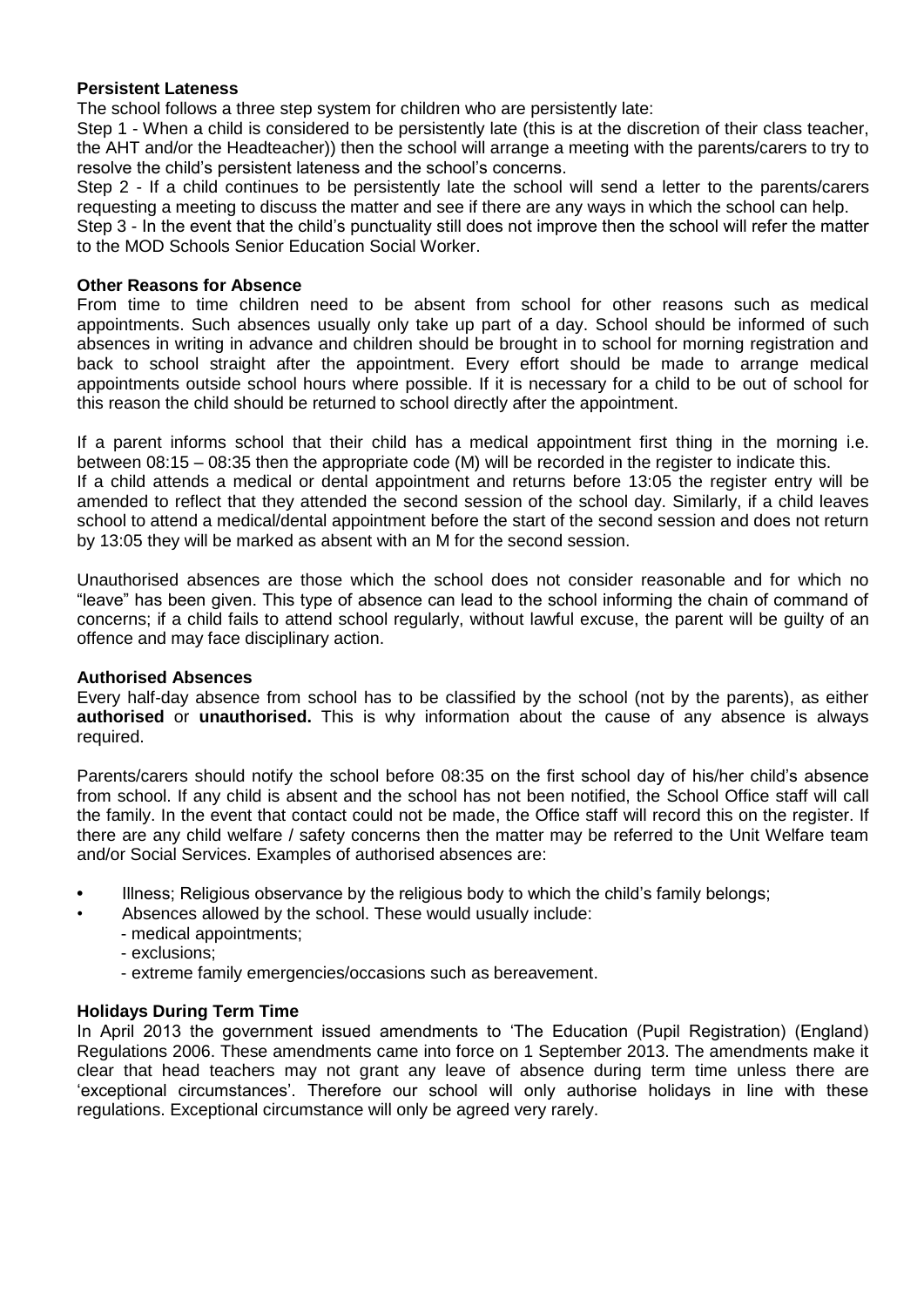The DCYP MOD Schools position is that there are no grounds for parents to apply for term time leave for their child/ren for family holidays. There are, however, two grounds on which parents can apply for term time pupil leave through the Headteacher, who has the sole authority to approve term time pupil leave.

## **They are:**

a. **Exceptional circumstances.** Parents can apply to the Headteacher using the Application Form at Annex A. By definition this is decided upon by the Headteacher on a case by case basis. Examples of 'exceptional' would include bereavement or serious illness of relatives, medical needs where treatment is required in the UK by the child's primary care giver etc. Another example would be where service parents are employed in crucial roles and therefore, to fulfil the needs of the regiment, can't take leave at the same time as other service parents;

b. To link with **Rest and Recuperation (R and R) and POL** with a maximum of 10 days. Parents can apply to the Headteacher using the Application Form at Annex B. This application requires the prior signature by a Unit representative, confirming that the parent is *entitled to apply* for term time pupil leave.

**POL.** It is recognised that families face unique circumstances in a military community given operational tours. The entitlement to and granting of POL, for service personnel, is covered by JSP Page 5 760 Chapter 3 with DCYP MOD Schools acknowledging that section 3.004 requires POL to be taken '*as soon as possible and at the latest within one month, after a Service person's return from qualifying Operations or Deployments'*. POL therefore does frequently coincide with academic terms. POL is for serving personnel and is a valuable part of the staged process of returning from operational tours. It is, however, important that parents understand the potential detrimental effect on a child's education by them missing school. The Application Form makes note of that fact. The granting of POL to a serving parent is a separate issue to the authorisation, from a head teacher, for a child to be absent from school. It is essential to highlight that families can and do enjoy the POL of the serving parent without going away and without therefore requesting that their child is absent from school during term time.

When deciding whether to authorise such requests, the Headteacher will take into account a range of issues, for example the individual pupils' previous attendance record as well as their age and stage within the academic cycle.

Parents should apply by completing the form available from the school Reception or through our website if they are considering a holiday in term time. This should be done at least 3 weeks before the holiday is planned. The school will consider the request and let parents know in writing whether it has been authorised.

Unfortunately, there will be occasions when term time leave has been applied for by a parent, not agreed to by the Headteacher, but then taken anyway. For the purposes of school data, such absences should continue to be recorded as code G, defined as 'Unauthorised absence as pupil is on a family holiday, not agreed'.

In England there is a legal power to issue parenting orders and penalty notices; that power does not exist overseas. Where there is a concern over the welfare of the child the in-country social welfare services can be contacted. For persistently non-compliant parents Headteachers can work in partnership with the Unit Welfare Officer (UWO) to seek a solution, or at last resort inform the Service person's Chain of Command through the UWO.

#### **Unauthorised Absences**

MOD Schools use the DfE definition of unauthorised absence (also known as truancy): *"absence without leave from a teacher or other authorised representative of the school. This includes all unexplained or unjustified absence".* 

Examples of unauthorised absences are:

- Parents/carers keeping children off school unnecessarily;
- Truancy;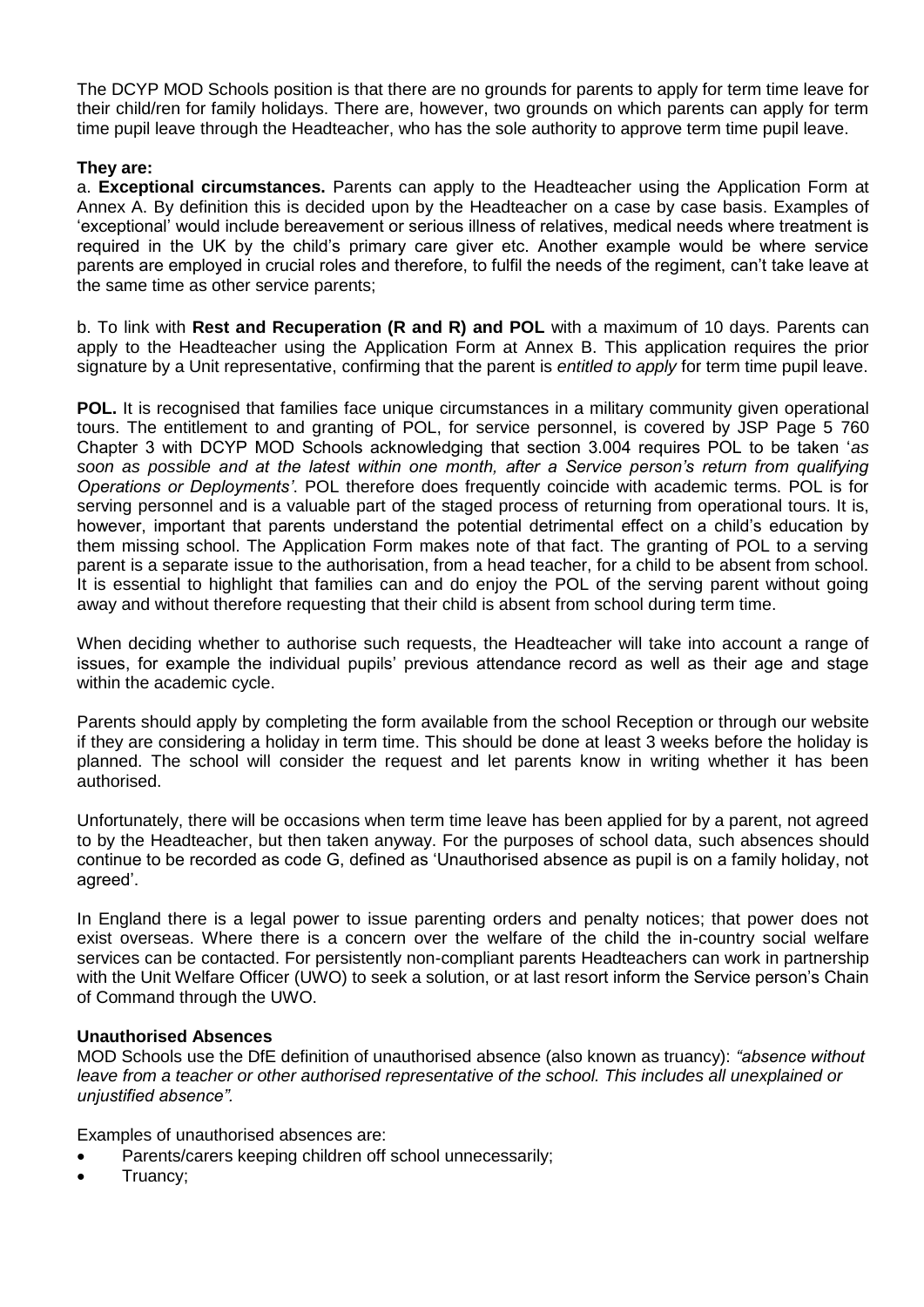- Unexplained absences;
- Children who arrive at school too late to get a mark;
- Looking after other children/ birthdays or staying home with visitors;
- Day trips or holidays in term time not authorised by the school.

Whilst any child may be off school because of illness, sometimes they can be reluctant to attend school. Any problems with regards to attendance are best sorted out between the school, parents and the child. If a parent thinks their child is reluctant to attend school then we will work with that family to understand the root problem.

# **Persistent Absenteeism (PA)**

A pupil becomes a 'persistent absentee' when they miss 10% or more schooling across the school year for whatever reason. Absence at this level is doing considerable damage to a child's education and we need parent's fullest support and co-operation to tackle this. We monitor all absences and the reasons given thoroughly. Any case that is seen to have reached PA mark or is at risk of moving towards that mark is given priority and we will seek to take action immediately. The school follows a four step system for children who are persistently absent:

Step 1 - When a child is considered to be persistently absent (this is at the discretion of their class teacher, the AHT and/or the Headteacher)) then the school will arrange a meeting with the parents/carers to try to resolve the child's persistent absenteeism and the school's concerns.

Step 2 - If a child continues to be persistently absent the school will send a letter to the parents/carers requesting a meeting to discuss the matter and see if there are any ways in which the school can help.

Step 3 - In the event that the child's attendance still does not improve then the school will refer the matter to the MOD Schools Senior Education Social Worker.

Step 4 - Joint Services Publication (JSP) 342, Chapter 4, Paragraph 4.1 states that: 'It is the duty of the parent of a child of compulsory school age to ensure that that child receives efficient fulltime education. Failure to ensure that a child of school age receives efficient education will be referred to the Commanding Officer where the parent is a member of the Services or to the parent's Head of Establishment in the case of other entitled persons.'

# **Monitoring**

The School Governance Committee (SGC) is responsible for monitoring the impact of this policy and the Headteacher will report attendance figures termly as part of their report to governors. This policy has been written with reference to the following:

- The schools core values;
- The Education Act (1996);
- Pupil registration regulations (2013);
- School attendance departmental advice for maintained schools (October 2014);
- DCYP Policy Directive Attendance in MOD Schools (November 2016).

# **Strategies for promoting and rewarding good attendance**

Good attendance is a feature of BFS. Given that this is also a very small school, it is felt that it is not appropriate to reward individual/class attendance as this can inadvertently result in singling out an individual for authorised absences such as illness. In addition this could also result in parent/peer pressure for a child to attend school when they are unwell. The school has a range of procedures in place to promote good attendance and punctuality outlined below.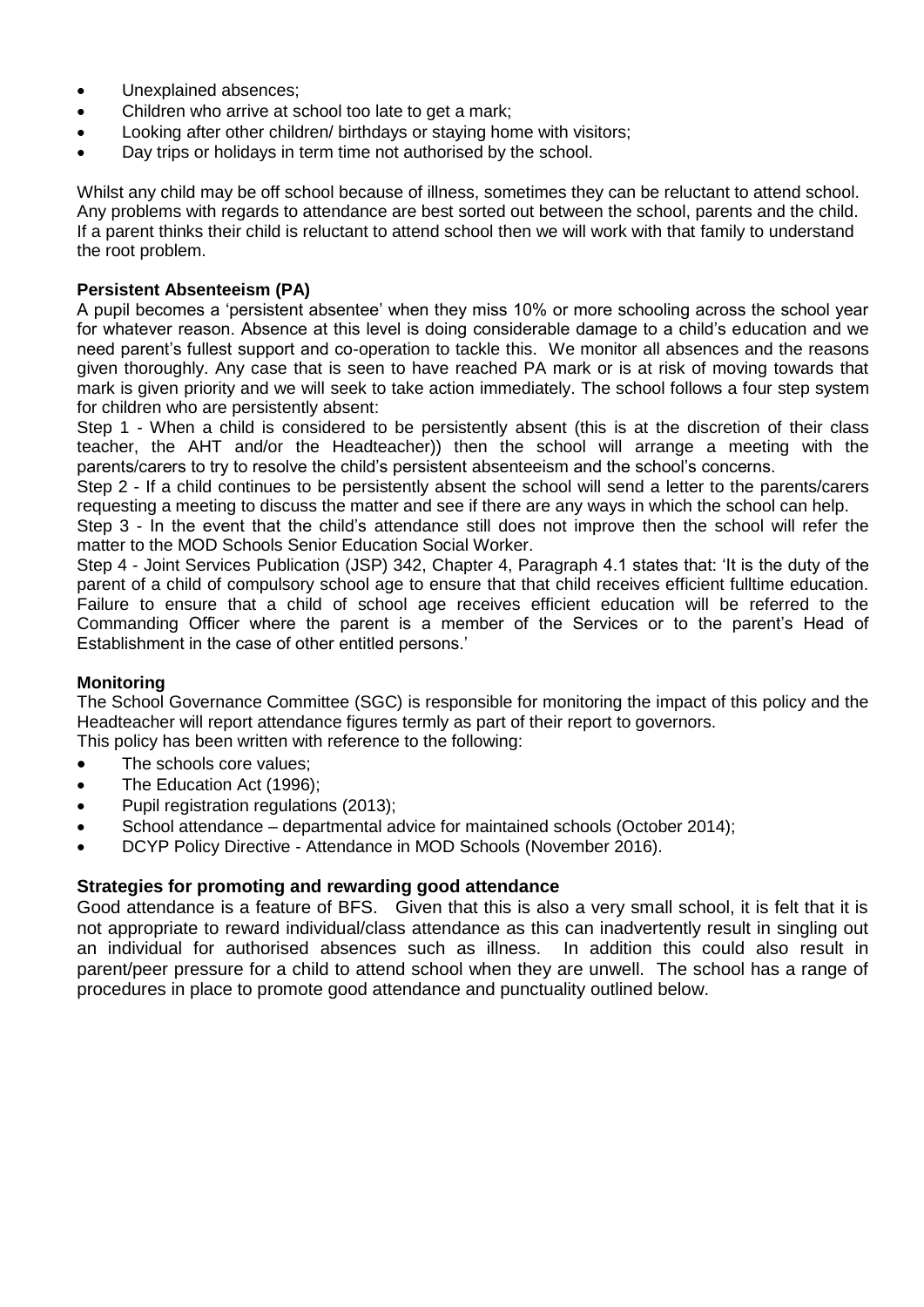# **Summary of procedures to promote good attendance/punctuality:**

The following tables show specific procedures to maintain and encourage excellent attendance at BFS

| Daily procedures                                                                                                                                                        | By whom                                     | <b>Outcomes/action</b>                                                                                                                        |  |
|-------------------------------------------------------------------------------------------------------------------------------------------------------------------------|---------------------------------------------|-----------------------------------------------------------------------------------------------------------------------------------------------|--|
| Parents ensure pupils arrive at school on time                                                                                                                          | Parents/Carers                              |                                                                                                                                               |  |
| Parents inform the school by 08:35 if their<br>child is absent that day                                                                                                 | Parents/Carers                              | Office/Support staff update registration<br>codes                                                                                             |  |
| Teachers record attendance using the schools<br>Integris registration system. This is done by<br>08:35 and 13:05 daily.<br>Where teacher does not yet have a reason for | Teachers<br>including supply<br>Teacher/LSA | Staff use paper register, if required.<br>Teacher takes responsibility for<br>promptly informing Office Staff of any                          |  |
| absence a * is recorded on the register to be<br>followed up by Office Staff                                                                                            |                                             | absences                                                                                                                                      |  |
| Office Staff populate attendance sheet on<br>whiteboard outside AHT Office with absences<br>together with reason where known and kept                                   | <b>Office Staff</b>                         | AHT informed of absence information<br>via whiteboard                                                                                         |  |
| First day absence phone calls are made to<br>follow up unexplained absences for that day.                                                                               | <b>Office Staff</b>                         | Office Staff update attendance codes on<br>Integris to reflect reason for late arrival (e.g.<br>medical appointment) where reason received    |  |
| Pupils arriving later to school are signed in<br>by parents and are registered by Office<br>Staff                                                                       | <b>Office Staff</b>                         | Office Staff update attendance codes on<br>Integris to reflect reason for late arrival<br>(e.g. medical appointment) where reason<br>received |  |
| Parents provide written note, including dates of<br>and reason for absence upon the child's return<br>to school                                                         | Parents/Carers                              | Office Staff collects at reception/<br>Teachers collect these and file in<br>hardcopy register folders                                        |  |

| <b>Weekly procedures</b>                                                                                                | By whom             | <b>Outcomes/action</b>                                                                   |
|-------------------------------------------------------------------------------------------------------------------------|---------------------|------------------------------------------------------------------------------------------|
| Attendance/punctuality statistics produced<br>by year group and school for AHT                                          | <b>Office Staff</b> | Entered into Attendance Overview<br>spreadsheet to allow for monitoring and<br>analysis  |
| Absence codes for individual pupils are updated<br>using Integris to show reason for absence with<br>agreement from AHT | <b>Office Staff</b> | Information provided here is used to<br>provide targeted interventions as<br>appropriate |

| Half termly and termly procedures                                                                                            | By whom               | <b>Outcomes/action</b>                                                               |  |
|------------------------------------------------------------------------------------------------------------------------------|-----------------------|--------------------------------------------------------------------------------------|--|
| Analyse attendance/punctuality data to monitor<br>trends and progress                                                        | AHT                   |                                                                                      |  |
| Discussions as required in response to specific<br>attendance/punctuality concerns of a particular<br>cohort of pupils       | AHT/HT                |                                                                                      |  |
| Individual attendance/punctuality discussed<br>with pupils and families at parent's evenings                                 | <b>Class Teachers</b> | Mentoring and advice on<br>attendance/punctuality issues provided to<br>all families |  |
| Analyse attendance/punctuality data and<br>information to identify cases of concern and<br>develop appropriate interventions | <b>AHT</b>            | Targeted intervention for individual<br>concerns                                     |  |
| Meeting to discuss individual cases monitor<br>progress and refer new concerns                                               | AHT/HT                |                                                                                      |  |
| Review success and impact of attendance/<br>/punctuality strategies for the term                                             | AHT/HT                | Amend and refine interventions as<br>appropriate                                     |  |

Policy written following DCYP/MOD Schools Policy Directive, template & Annexes: December 2016 Implemented from start of new term: January 2017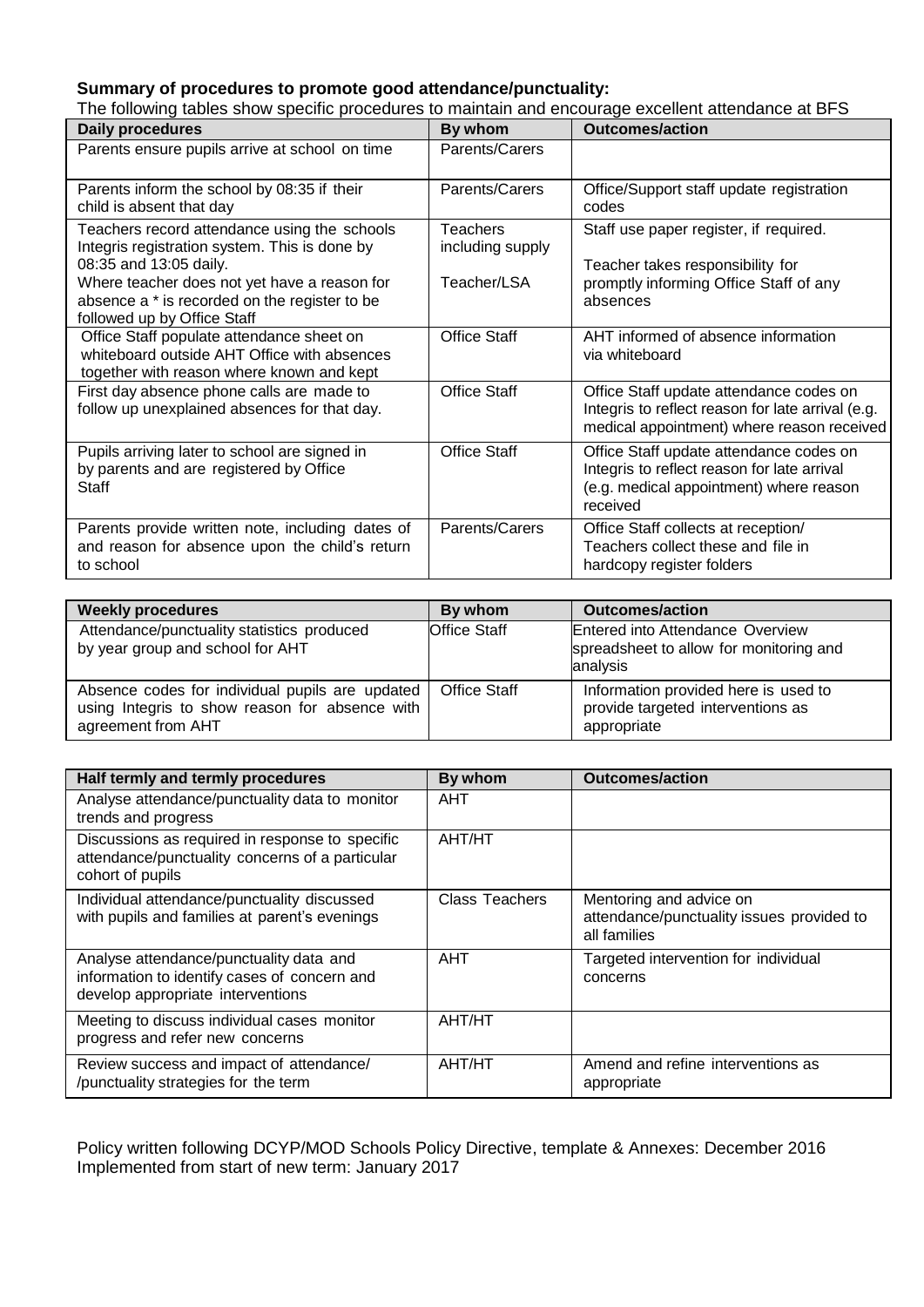

# **BRITISH FORCES SCHOOL NAPLES AJFC HQ NAPLES, BFPO 8 Tel: (0039) 08 839 55 111 Fax: (0039) 081 839 55 118 Email: Naples.Head@modschools.org HEADTEACHER: Mrs R Robinson**

# **Annex A – Request for Term Time pupil Leave – Exceptional Circumstances**

Name of child: Class:

I would like to request permission for my child to take 'exceptional' term time leave from school for the following reasons and understand that family holidays are not a valid reason and that any absence may be detrimental to my child's education.

Outline of exceptional circumstances:

The exceptional leave I am requesting for my child is planned from (date) \_\_\_\_\_ until \_\_\_\_\_\_\_\_\_\_\_\_ resulting in a total absence of school days.

I understand that I may be required to provide evidence of the above if required and that this may require this information to be discussed with the relevant Unit Welfare Office.

Signature of parent: <u>Date:</u> Date: Date: Date: Date: Date: Date: Date: Date: Date: Date: Date: Date: Date: Date: Date: Date: Date: Date: Date: Date: Date: Date: Date: Date: Date: Date: Date: Date: Date: Date: Date: Date: D

*School Administrative use only*

Thank you for your application for 'exceptional leave' for your child. Your child's attendance record for the last term/academic year is as follows:

attendance

a) I confirm that this exceptional leave has been agreed. A total of days authorised absences have now been recorded.

Signed\_\_\_\_\_\_\_\_\_\_\_\_\_\_\_\_\_\_\_\_(Headteacher) Date\_\_\_\_\_\_\_\_\_\_\_\_\_\_\_\_\_\_\_\_\_\_\_\_\_

a) Your request for exceptional leave has not been agreed for the following reason:

Signed \_\_\_\_\_\_\_\_\_\_\_\_\_\_\_\_(Headteacher) Date\_\_\_\_\_\_\_\_\_\_\_\_\_\_\_\_\_\_\_\_\_\_\_\_\_\_\_